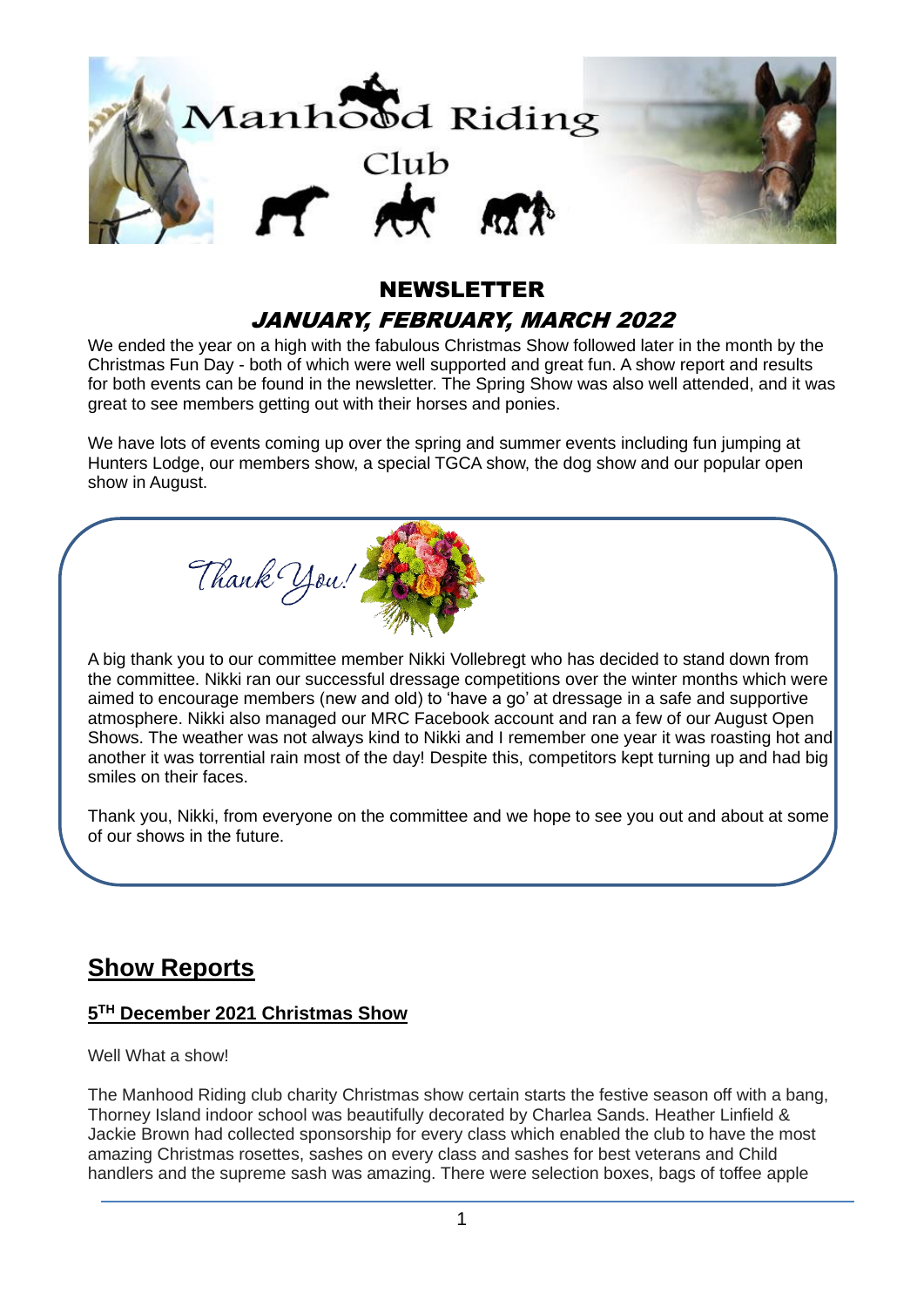treats for the horses and lots of prizes. 60 horses attended and entered the spirit of the day, handlers wore Christmas jumpers and many ponies had Christmas accessories!

The classes were mainly in-hand and not your normal categories, being split into youngstock classes, height categories and colours and then handler classes. The overall supreme went to Emma Stares beautiful and flamboyant Welsh section C Stanray Jay James expertly shown by Dan Handley and Reserve Supreme went to Richard and Tammy Burges Owston Vogue Edition beautiful 2-year-old PBW filly.

We also had for the first time this year a Manhood Riding Club Horse of the year award in memory of Nick Linfield who we lost to Covid this year, the award was presented by Nick's wife Leila to Helen Mitchell's Highland gelding Hamish who above all odds managed to survive grass sickness and to even compete in the fancy dress. The award will be a yearly award presented to a member's horse who we believe has done something rather special in the last year.

We moved on to the fancy dress which again was amazing the effort people put in was truly inspiring. The last classes were very glitz glamour and traditional outfits and they all looked wonderful.

The raffle this year was amazing as we were very lucky to have 3 hampers donated to it and many other prizes, all the raffle proceeds go to the Chichester RDA group plus we do a few little auctions, so we managed to raise £661.00 plus the club donated half the profit from the show £295.00 which came to £956.00 and then a lovely lady rounded it up to £1000.00. The cheque was presented to Sally Pointing at the Christmas fun day at Hunters Lodge on Tuesday 28th December.

A massive thanks to all sponsors, raffle prize donations, judges and competitors see you next year Sunday December 4th 2022! **Heather Linfield**

### **27th December 2021 Christmas Fun Day**

A brilliant day at Hunters, a lot of fun and laughter and we were also able to hand a cheque over to Chichester RDA for a £1000.00

Many Thanks to Hunters for having us there and to Kathy and Sharon for all their hard work. A shame that no members outside of Hunters came along but next year put it in your diaries as a fun fresh air Christmas event.

## **Heather Linfield**

### **13th March Spring Show**

The Spring show was a massive success with many classes having to be split but we couldn't have done it without Jenny Henderson manning the car park all morning and Vicki Pethick looking after the yard, success brings its own problems.

Our two judges Ben Orchard & Laura Smith brought their own stewards, Richard & Sarah which freed Jackie and myself up to be able to get everyone into the ring. Ben & Laura were amazed at the quality and quantity forward and their champions were superb, well done to all.

Kath did a stirling job on the secretary's desk and despite having to split classes it all run smoothly.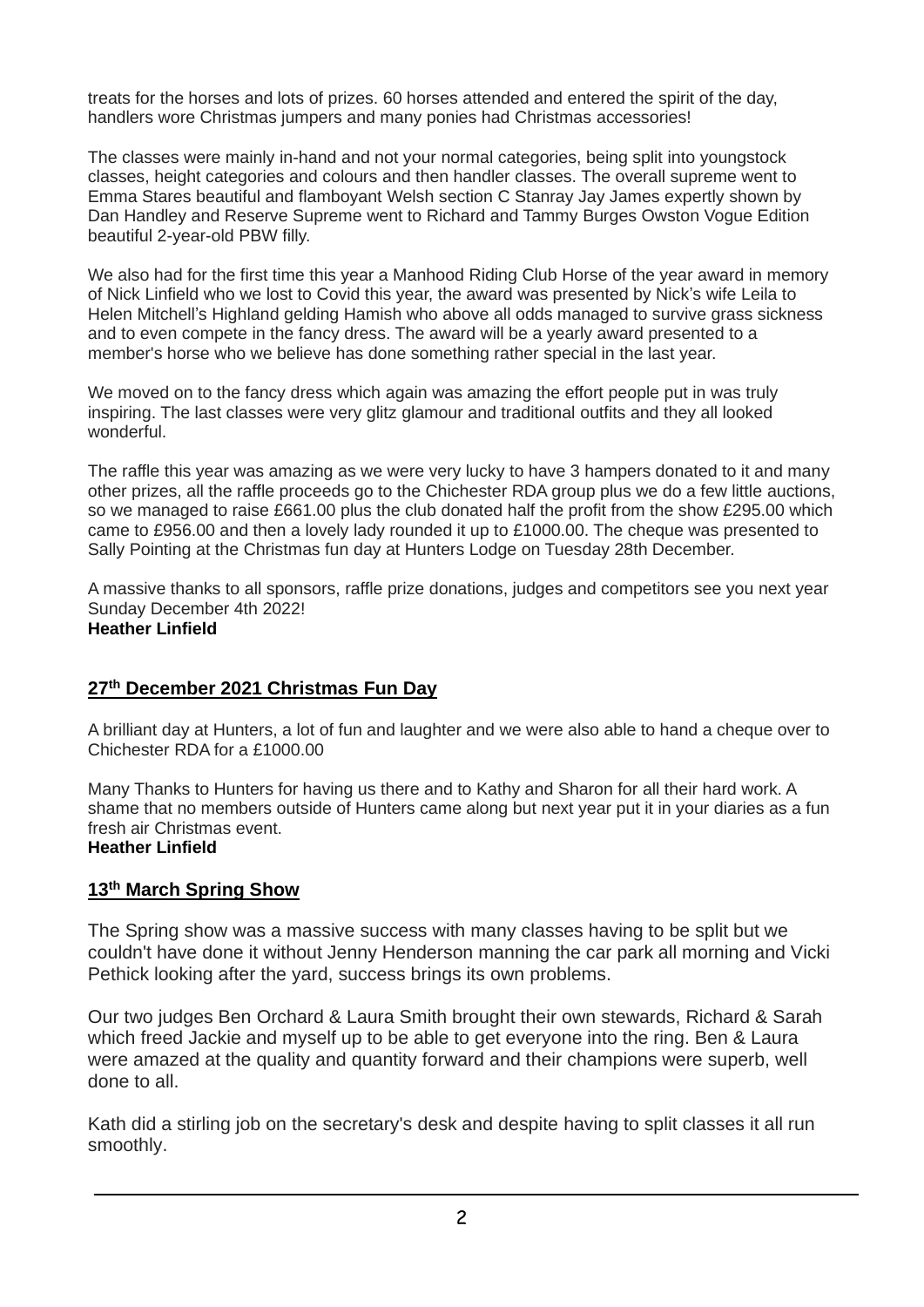The Shetland and miniature class was so good we had to split it and it was lovely to see so many forwards.

Next show is the members show at Hunters in June and we hope to get a garden party feeling to it as it is the Queens Platinum weekend

See you all there **Heather Linfield**

## **Club Trophies**

If you have a club trophy from last year's Members show, now is the time to return them. Please return any trophies to either Jackie or Heather.

## **Results**

#### **Christmas Show 5th December**

Class 1 Best Foal 3rd Memphis - A Carter 4th Penny 0 L Padmore 5th Tamrik the Bandmaster- T Hartley 6th Bugsy Malone - C B;lack 6th Klassic Baritone - C Rowlands

Class 2 yearlings 1st Moorfarm China Doll - D Bell 2nd Ollie- C Grace 3rd Harveys Nikita - J Harvey

1st Treetops Danubio - C Tynan 2nd Nyefield Proud as Punch- N Bromham

Class 3 Two year olds 1st Linda - R Burge 2nd Barons Down Special Edition- A Vollbregt 3rd Treetops Amazing Grace - K Matthews

1st Peronne Lollaby - M Fry 2nd Ronswood Guilty Pleasure - A Cox 3rd Blacketor Denman - S Chaplin 4th Liaura he's Golden - K Stokes

Class 4 Three year olds 5th Briaffa Girl - K Weaver 6th Janpete Love Story - D Williams

Champion Linda - R Burge Reserve Champion Peronne Lollaby - M Fry Reserve Reserve Champion Barons Down Special Edition- A Vollbregt

Class 5 Solid Colour 3rd Janpete Love Story - D Williams 4th Blacketor Denman - S Chaplin 5th Ollie- C Grace 6th Rhei - O Arnold

Class 6A Coloured 1st Moorfarm China Doll - D Bell 2nd Zara - A Parsons 3rd Memphis - A Carter 4th Duggee - A Baddems

1st Stanray Jay James - D Handley 2nd Barons Down Special Edition- A Vollbregt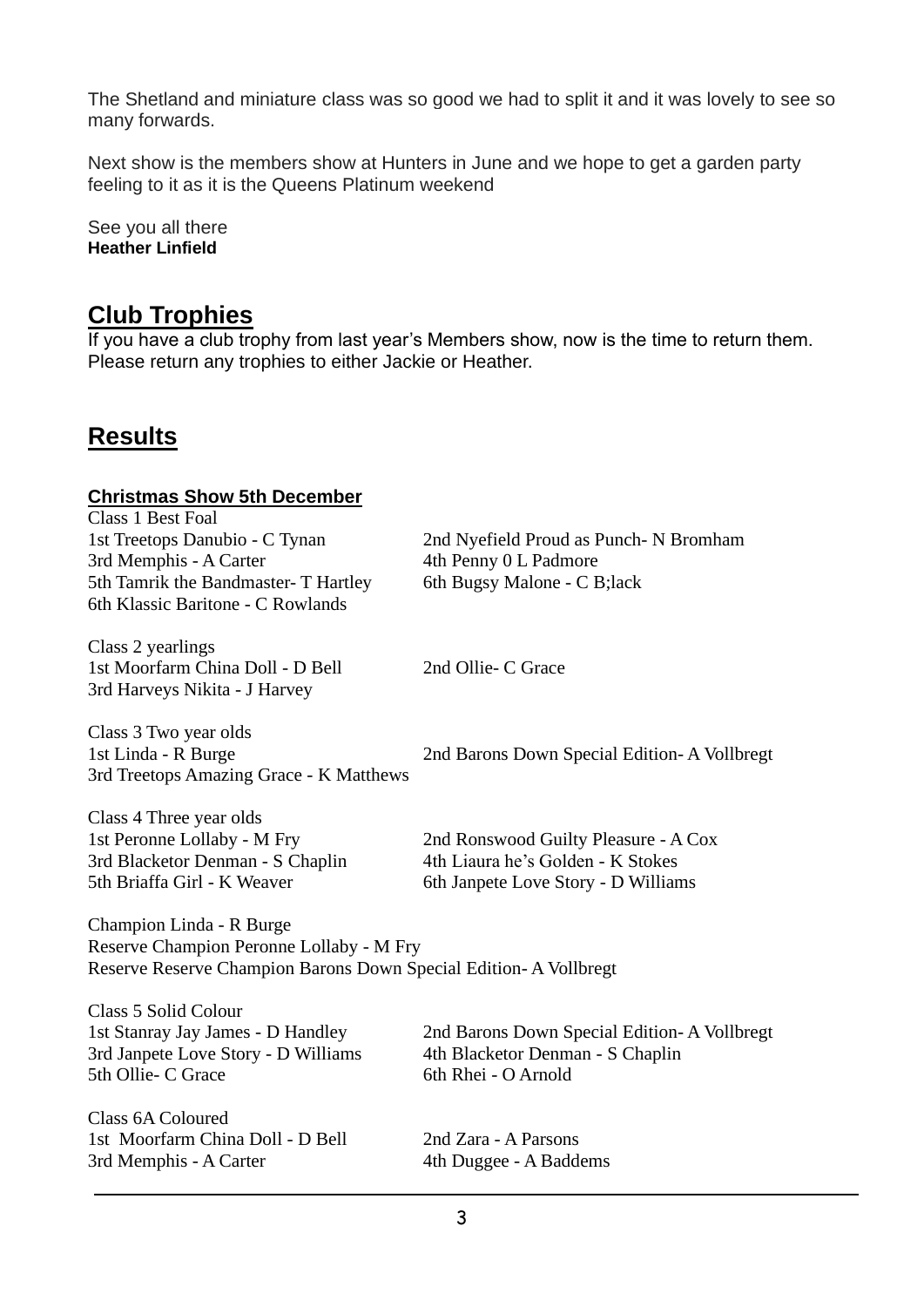5th Treetops Minuette - D Faulkner 6th Treetops Amazing Grace - K Matthews

Class 6B Coloured 1st Hilin Miss Betsi - D Williams 2nd Pepsi - F Harris 3rd Stoney Meadows Aurora- W Wallington 4th Poppy - K Weaver 5th Moorfarm Amber- L Clinkard 6th Toby - C Harris

Class 7 Palomino/Spotted/Roan 1st Blazer - K Denman 2nd Gilfacj Eccles - H Coles 3rd Harveys Nikita - J Harvey 4th Dennis - R Gordon

Champion Stanray Jay James - D Handley Reserve Champion Hilin Miss Betsi - D Williams Reserve Reserve Champion Moorfarm China Doll - D Bell

Class 8 Novice horse/Pony 1st Liaura he's Golden - K Stokes 2nd Pepsi - C Harris 3rd Tango - S Riley 4th Dunan Oir Rosalind - P Clingan 5th Hollyvale Mystique - K Sullivan 6th Dennis - R Gorden

Class 9 Veteran 1st Lakehead Mermaid - C Watson 2nd Blazer - K Denman 3rd Willowmead Red Flyer- S Richardson

Class 10 Rescue Horse or Pony 3rd Duggee - A Baddems 4th Toby - C Harris

1st Pepsi - F Harris 2nd Stoneymeadows Aurora- G Sadler

Champion Pepsi - F Harris Reserve Champion Lakehead Mermaid - C Watson Reserve Reserve Champion Stoneymeadows Aurora- G Sadler

Class 11 Young Handler 10 years and Under 1st Geelong Legacy - G Comley 2nd Stoneymeadows Aurora- G Sadler 3rd Toby - F Harris 4th Gilfach Eccles - H Cole 5th Duggee - A Baddams

Class 12 Young Handler 11-16 years old 1st Memphis - M Carter 2nd CadlanValley Rio Grande - O Bolt 3rd Moorfarm Amber -O Macleod 4th Blackthorn Panther - E Andrews

5th Rhumba - T Hodkin 6th Stoneymeadows Aurora-E Wallington

Class Senior Handlers 17+ 1st Zara - A Parsons 2nd Stanray Jay James - D Handley 3rd Tango S Riley 4th Dennis - R Gordon 5th Wyken Jack Daniels - E Richardson

Champion Geelong Legacy - G Comley Reserve Champion Zara - A Parsons Reserve Reserve Champion Stoneymeadows Aurora- G Sadler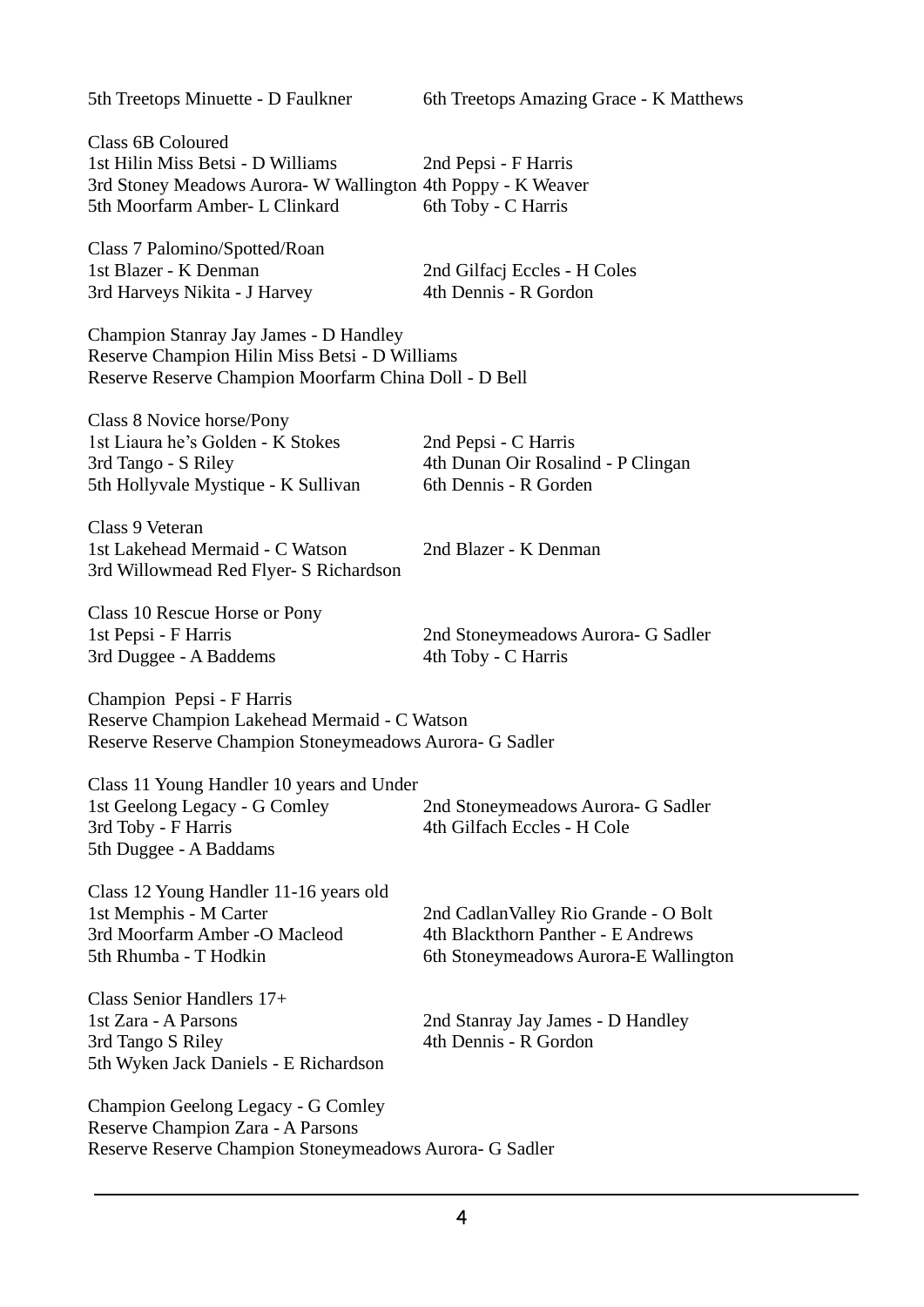Class 14 12.2hh & under 5th Moorfarm China Doll - D Bell 6th Zara - A Parsons

Class 15 12.2-14.2 hh 3rd Moorfarm Amber - L Clinkard 4th Dennis - R Gordon 5th Wyken Jack Daniels - E Richardson 6th Cadlan Valley Rio Grande - O Bolt

Class 16 14.2 & over 1at Blaze - K Denman Champion Blaze - K Denman Reserve Champion Stanray Jay James - D Handley Reserve Reserve Champion Toby - C Harris

Supreme Champion Stanray Jay James - D Handley Reserve Champion Linda - R Burge Champion Veteran Blaze - K Denman Champion Young Handler Pepsi - F Harris

Manhood Riding Club Members Horse of the Year Award Hamish - H Mitchell

Class 17 1st Toby - Harris Family 2nd Geelong Legacy - G Comley 3rd Blackthorn Panther - E Andrews 4th Duggee A Baddems

Class 18 Dress to Impress- Inhand 1st Moorfarm China Doll - D Bell 2nd Angus 0 O Royce-Hoare 3rd Lakehead Mermaid - C Watson 4th Pepsi - C Harris 5th Hamish - H Mitchell

5th Custard - O Riley 6th Moorfarm Amber - O Macleod & L Clinkard

Class 19 Dress to Impress - Ridden 1st Rhi - L Shepherd 2nd Geelong Legacy - G Comley 3rd Badger - Jasmine 4th Onkey - L Lawrence 5th Pepsi - F Harris

#### **Christmas Fun Day 27th December**

Class 1. Prettish Mare 1st Ebony & Sofia 2nd Jazz & Isabella 3rd Harmony & Tullula 4th Rue & Emmerson 5th Big Bella & Lucinda

Class 2. Handsomest Gelding 1st Drifter & Bea 2nd Jake & Isla 3rd Adam & Frankie 4th Joey & Donna 4th Prince & Debbe 5th Rusty & Co-Co 6th Charlie Brown & Lucy 6th Sam & Morgan

Class 3 Fancy Dress

1st Stanray Jay James - D Handley 2nd Willowmead Red Flyer- S Richardson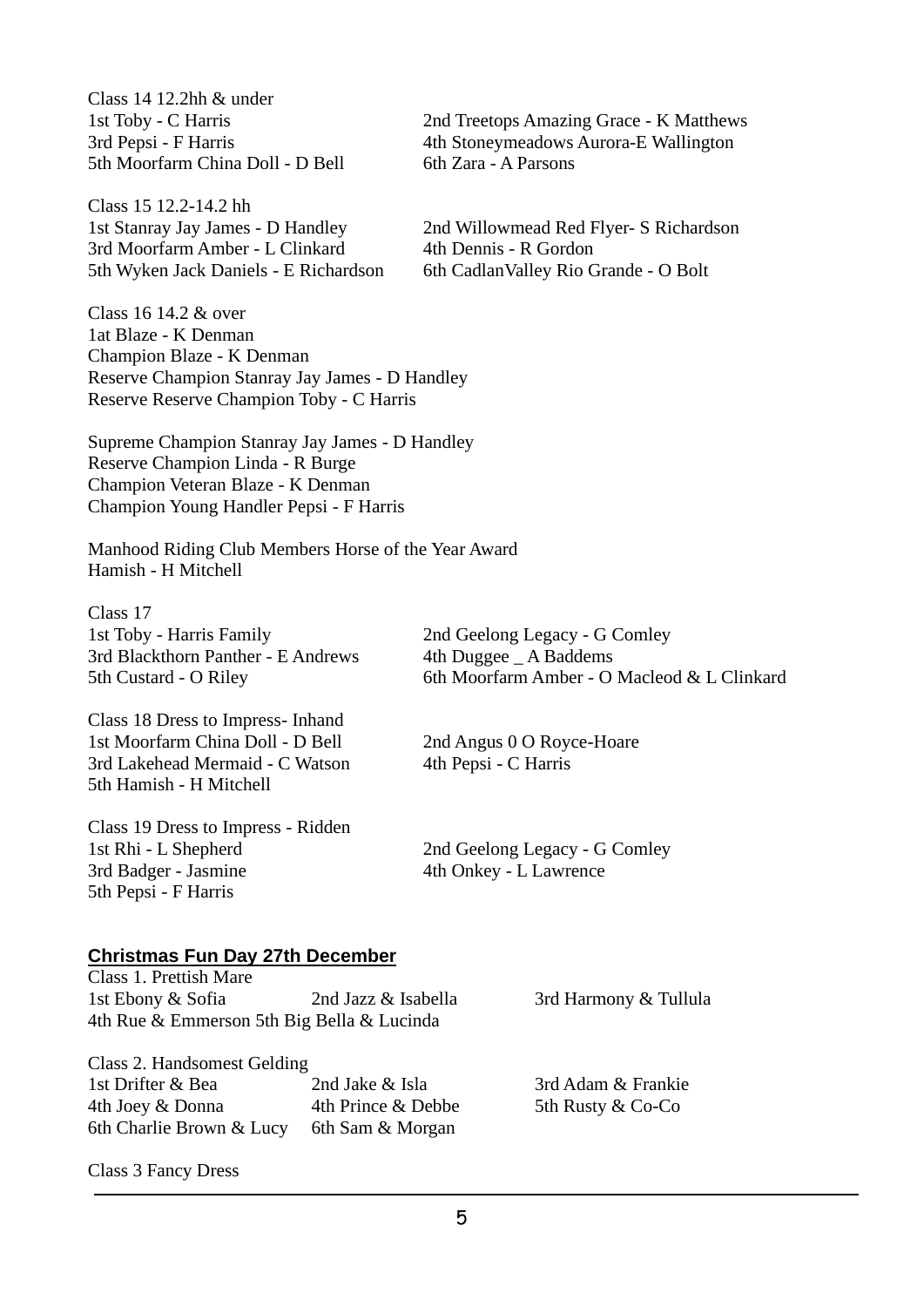| 1st Charlie-Brown & Lucy<br>4th Joey & Ella                                | 2nd Harmony & Tullula<br>5th Bella & Darcey                       | 3rd Rusty & Freya<br>6th Basil & Mabel        |
|----------------------------------------------------------------------------|-------------------------------------------------------------------|-----------------------------------------------|
| Class 4 Walking Race<br>1st Rusty & Co-Co<br>4th Charlie-Brown & Lucy      | 2nd Joey & Donna<br>5th Whisper & Ella                            | 3rd Jazz & Isabella<br>6th Basil & Matilda    |
| Class 5 Walk & Trot<br>1st Charlie-Brown & Lucy<br>4th Geezer & Rosie      | 2nd Joey & Donna<br>5th Drifter & Bea                             | 3rd Bella & Darcey<br>6th Rusty & Co-Co       |
| Class 6 Carrot race<br>1st Joey & Donna<br>4th Jazz & Isabella             | 2nd Tilly & Claire<br>5th Basil & Matilda                         | 3rd Charlie-Brown & Lucy<br>6th Ebony & Sofia |
| Class 7 Ride and Run<br>1st Tilly & Claire<br>4th Jazz & Isabella          | 2nd Sam & Daisy<br>5th Whisper & Gracie                           | 3rd Joey & Donna<br>6th Basil & Mabel         |
| <b>Class 8 Postman Race</b><br>1st Jazz & Isabella<br>4th Joey & Donna     | 2nd Tilly & Claire<br>5th Geezer & Rosie                          | 3rd Bella & Darcey<br>6th Ebony & Freya       |
| <b>Class 9 Bucket Elimination</b><br>1st Joey & Donna<br>4th Rusty & Co-Co | 2nd Ebony & Sofia<br>5th Charlie-Brown & Lucy                     | 3rd Rue & Emmerson<br>6th Bug Bella & Lucinda |
| Class 10 - Helpers Race<br>1st Basil & Bea<br>4th Whisper & Amelia         | 2nd Tilly & Clare<br>5th Charlie Brown & Debbie 6th Joey & Louise | 3rd Adam & Morgan                             |

#### **Spring Show 13th March**

| Class 1a Yearlings                    |                                           |
|---------------------------------------|-------------------------------------------|
| 1st Dycott Blue Rhapsody - D Baker    | 2nd Janpete Chantilly Lace - D Bell       |
| 3rd Penny - L Padmore                 | 4th Annabelle Daring Queen                |
| Class 1b Two & Three year olds        |                                           |
| 1st Halnaker Ciliog-D Ayling          | 2nd Tilly - R Burge                       |
| 3rd Davids Cherry on Baby - S Garlick | 4th Carrisgil Black Velvet _ N George     |
| Class 2a Small Breeds M & M           |                                           |
| 1st Halnaker Ciliog-D Ayling          | 2nd Ronswood Grasshopper - A Cox          |
| 3rd Treetops Minuette - D Ayling      | 4th Hornblower of Crafton - L Sayers      |
| 5th Boomer - A Marshall               | 6th Lakehead Mermaid- C Watson            |
| Class 2b Large Breeds M & M           |                                           |
| 1st Dycott Blue Rhapsody - D Baker    | 2nd Rowans First Edition - M Fry- Best NF |
| 3rd Izzy - T Hartley                  | 4th Jennister Mumma Mia - I King          |
| 5th Georgie Girl - M Pack             | 6th Penny - L Padmore                     |
|                                       |                                           |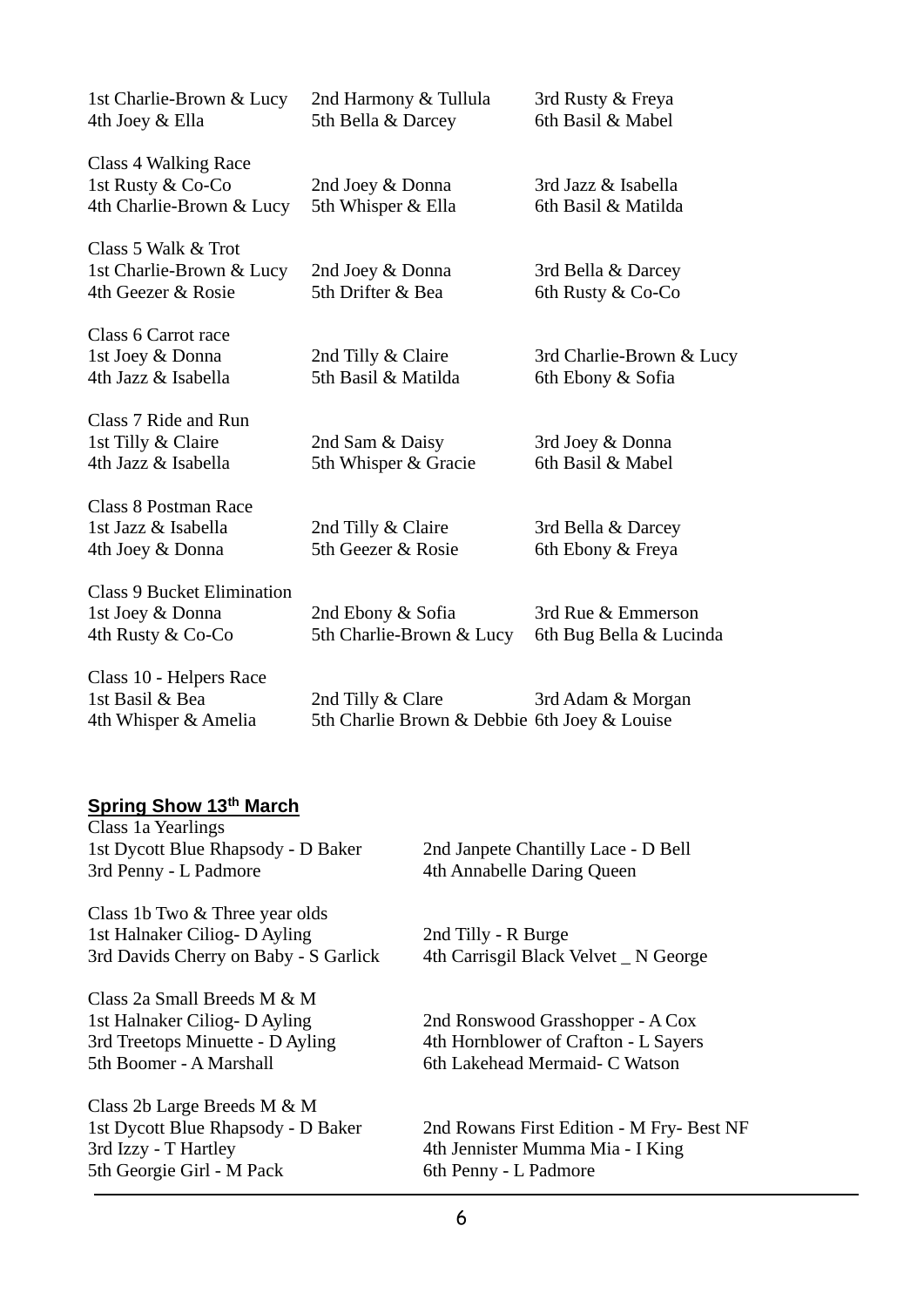| 2nd Davids Cherry on Baby - S Garlick- Best YS<br>4th The Pride of Pennywell- L Roberts<br>6th Golden Wonder II - K Francis                           |
|-------------------------------------------------------------------------------------------------------------------------------------------------------|
| 2nd Willow of Crafton - E Cook<br>4th Seren - M Clark                                                                                                 |
| 2nd Hornblower of Crafton - L Sayers<br>4th Lakehead Mermaid - C Watson<br>6th Jack - O Royce-Hoare                                                   |
| 2nd Ragnolds Dunlin - E Stares<br>3rd Pithill Paddocks One True Love - C Black 4th Gabriels Freddie Mercury - D Handley<br>6th Jolly - A Parsons      |
| Champion : Dycott Blue Rhapsody - D Baker<br>Reserve Champion : Halnaker Ciliog- D Ayling<br>Reserve Reserve Champion: Caffreys Jack The Lad - E Cook |
| 2nd Stanray King of Hearts - J Tucker                                                                                                                 |
| Class 7 Best Colored/Dun, Pal, Roan & Spotted<br>2nd Boomer - A Marshal<br>4th Gabriels Freddie Mercury - D Handley<br>6th Tilly - B Saveall          |
| 2nd Tango - S Riley                                                                                                                                   |
|                                                                                                                                                       |
| 2nd Caffreys Jack the Lad - E Cook<br>4th Lucas Jackemore - S Jenlens<br>6th Boomer - A Marshall                                                      |
| 2nd Holey Moley - G White<br>4th Smartie - R Morley                                                                                                   |
|                                                                                                                                                       |

Class 10a Novice Walk, Trot & Canter - Small Ponies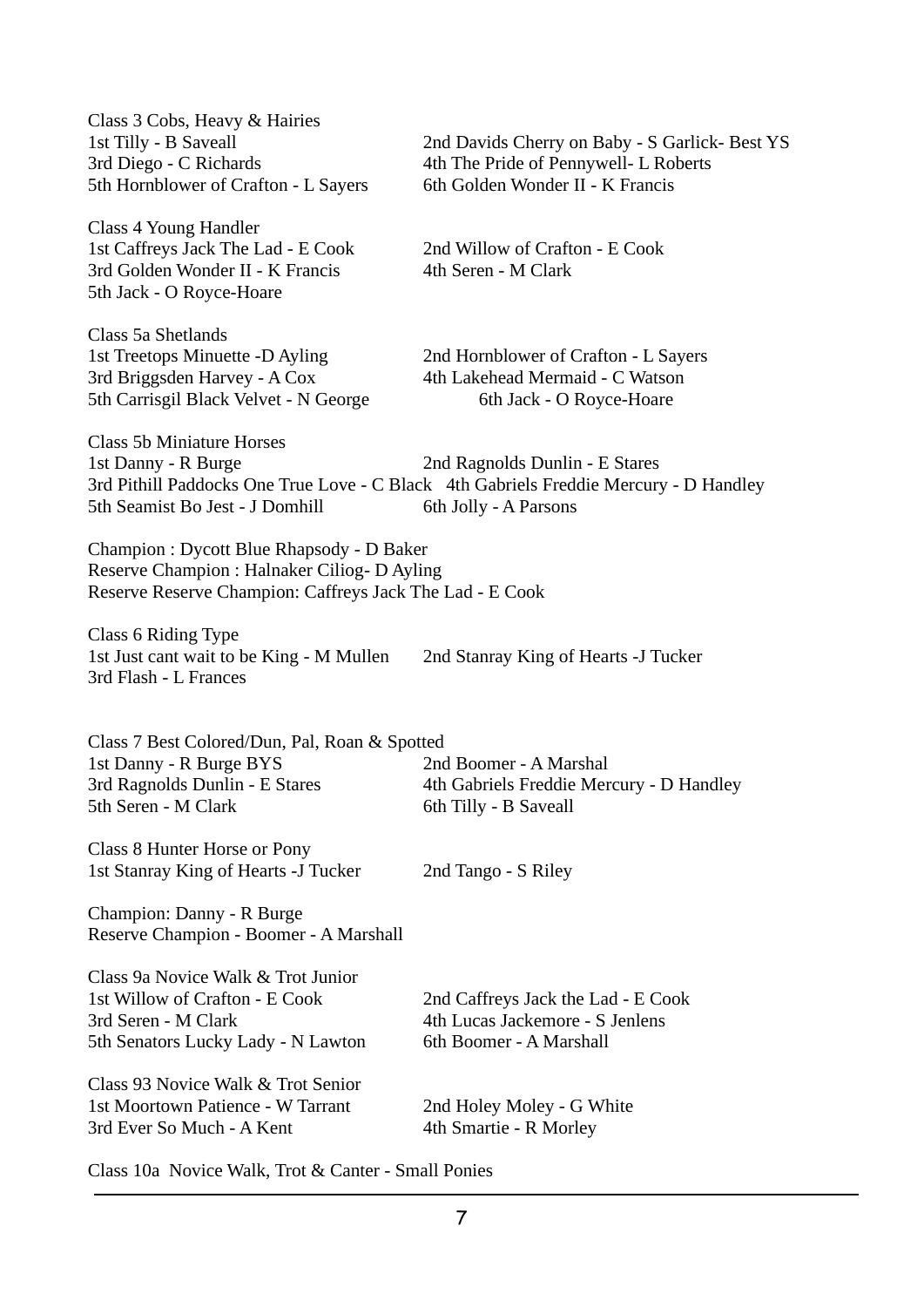1st Moorcroft Step Aside - B Edwards 2nd Caffreys Jack the Lad - E Cook 3rd Willow of Crafton - E Cook 4th Senators Lucky Lady - N Freer 5th Smartie - R Morley

Class 10b Novice Walk, Trot & Canter - Large Ponies 1st Moortown Patience - W Tarrant 2nd Dycot Old Fashioned - M Baker 3rd Flash - L Frances 4th Harley - R Hepburn 5th Holey Moley - G White

Class 11 Open Ridden 1st Grisburn Edition - C Evans 2nd Diego - C Richards 5th Dycot Old Fashioned - M Baker 7th Call the Cops - A Kent

3rd Harley - Z Hepburn 4th Just Cant Wait To Be King - M Mullen<br>5th Dycot Old Fashioned - M Baker 6th Holey Moley - G White

Champion : Grisburn Edition - C Evans Reserve Champion : Moortown Patience - W Tarrant